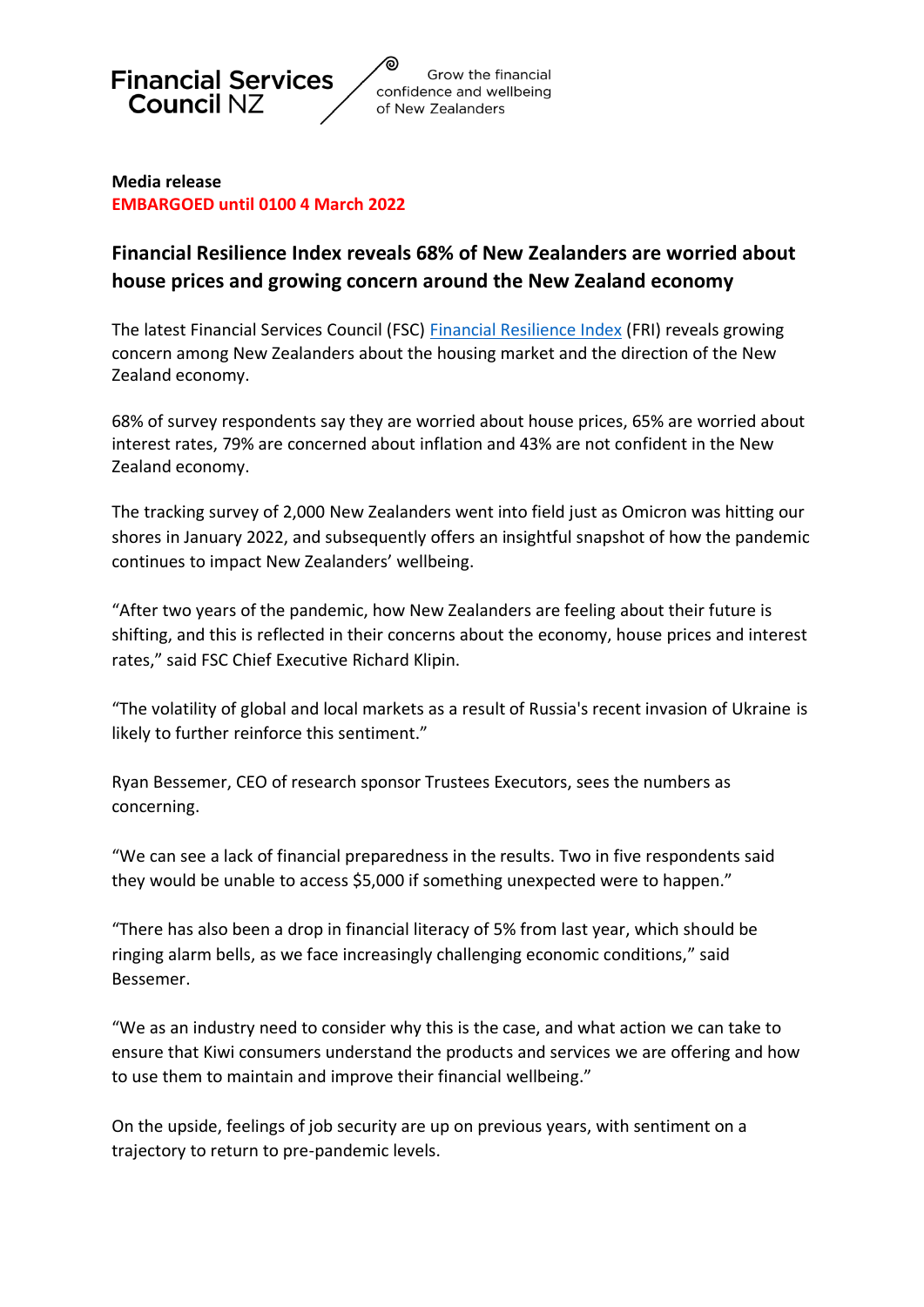"The silver lining is that job security and financial confidence are both on the rise, with 86% of New Zealanders reporting they are reasonably, very or extremely confident in making most financial decisions compared to 81% in 2021," said Klipin.

## **About the Financial Resilience Index:**

The FRI is a tracking survey of New Zealanders' views on five key resilience indicators, which this year was expanded to include questions around some of the topical issues and emergency spending in order to see what was most concerning New Zealanders and how prepared they are for a financial crisis.

The five key indicators measured by the survey are:

- Financial confidence
- Job security
- Financial preparedness
- Financial literacy
- Wellbeing

The latest report is available **[here.](https://f.hubspotusercontent10.net/hubfs/7422267/FSC%20Corporate/Documents/Research%20Reports/FSC%20-%20Financial%20Resilience%20Index%20-%20February%202022%20-%20FINAL.pdf)**

#### **Research launch event**:

The FSC is holding an online launch event tomorrow morning (Friday 4 March) to present and discuss the latest findings from FRI.

Friday 4 March 2022 9.30am-10.30am Panellists:

- Dr Jarrod Haar, Professor of Human Resource Management, AUT
- Mary Jo Vergara, Economist, Kiwibank
- Ryan Bessemer, CEO, Trustees Executors
- Vicki Caisley, Chief People and Strategy Officer, Southern Cross
- Adam Boyd, EGM Private Banking, Wealth and Insurance, ASB
- Richard Klipin, CEO, Financial Services Council

Zoom link to join:<https://us02web.zoom.us/s/83035125535> Zoom Passcode: March2022

#### **ENDS**

---------------------------------------------------------

**For all media enquiries, please contact:**  Richard Klipin Chief Executive Officer Financial Services Council of New Zealand